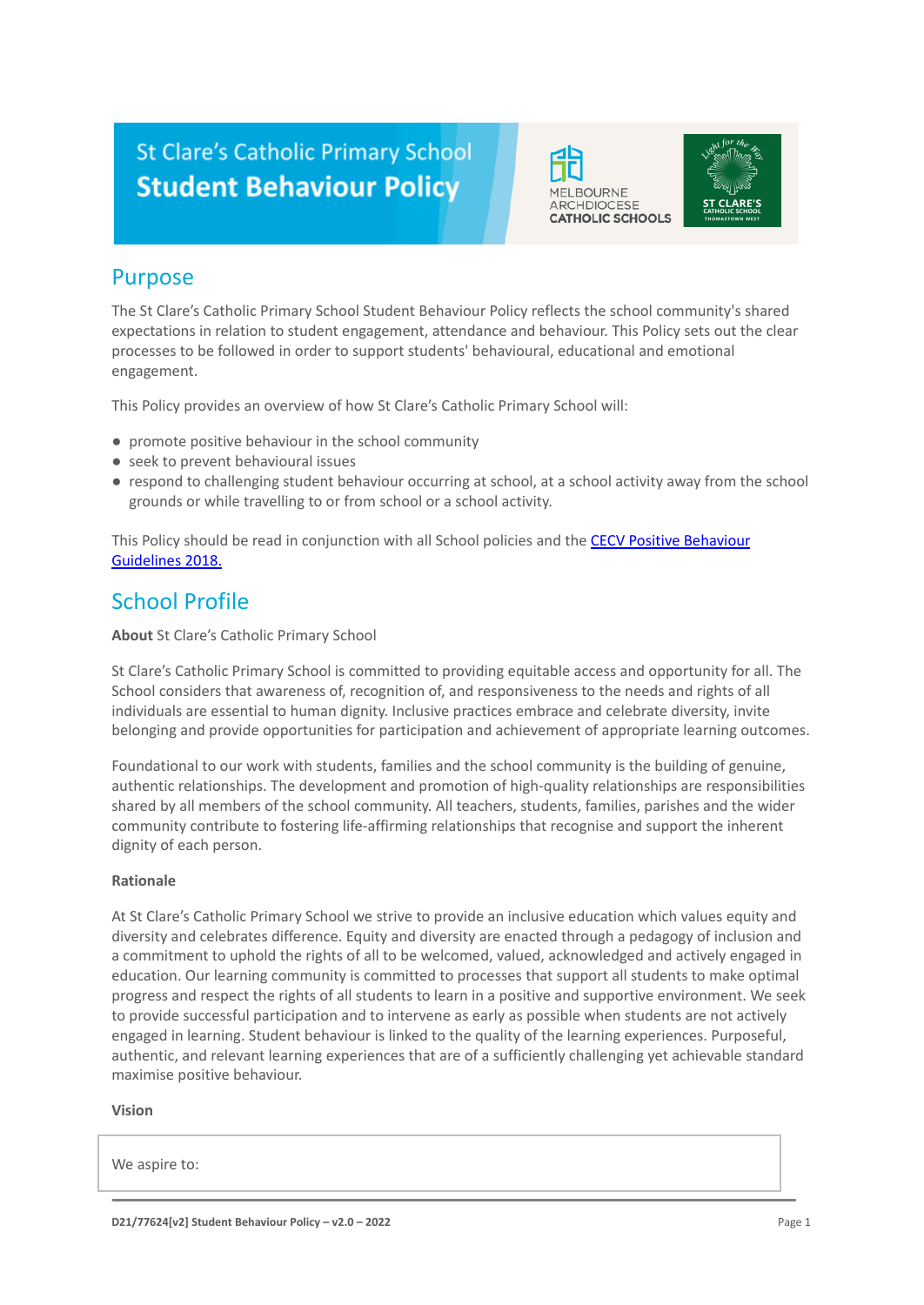- Celebrate our relationship with God and the traditions of our Catholic school while remaining inclusive of other faiths and work together to participate in acts of social justice
- Build a nurturing, supportive and caring community, which empowers students to be valued and successful individuals in our ever-changing world
- Provide an engaging and challenging environment where students develop the characteristics to become effective, lifelong learners
- Provide an inclusive, welcoming and outward facing community that fosters positive partnerships which empower all stakeholders to connect and engage in learning
- Create a culture of trust where all members work collaboratively to optimise student learning

#### **Mission**

St Clare's Catholic Primary School is committed to the provision of quality Catholic Education in Thomastown West. We call on the Spirit of St Clare of Assisi to guide and inspire us in serving our community and carrying out our mission. We are joyful people who reflect the light and love of Christ in today's world. We value and foster hope, respect, compassion, justice and courage.

#### **Aims**

Our school is a community that exemplifies the gospel values of love, forgiveness, justice and truth. Our school community recognises that everyone has the right to be respected, to feel safe and be safe and, in turn, our school community acknowledges each member's own obligation to behave responsibly. This Policy is intended to guide our school's actions. It has been developed in consultation with the school community and seeks to prioritise respectful relationships and safety in response to the rights and needs of all members of the school community. A safe and supportive environment respects the rights of all students to learn, the rights of all teachers to teach and the rights of all members of the school community to be safe.

Every person at the school has a right to feel safe, to be happy and to learn. Therefore our school aims:

- to promote the values of honesty, fairness and respect for others
- to acknowledge the worth of all members of the community and their right to work and learn in a positive environment
- to maintain good order and harmony
- to affirm cooperation as well as responsible independence in learning
- to foster self-discipline and to develop responsibility for one's own behaviour.

#### **Guiding Principles**

St Clare's Catholic Primary School strives to build a safe and positive school environment that is guided by Gospel values and honours the dignity of the individual, the family and the school.

The development and promotion of high-quality relationships are responsibilities shared by all members of the school community. Teachers, students, families, parish members and the wider community contribute to and share in the responsibility to foster life-affirming relationships that recognise and support the inherent dignity and safety of each person. All members of the school community are expected to contribute to the mission and vision of the school and to understand their rights and acknowledge their obligation to behave responsibly.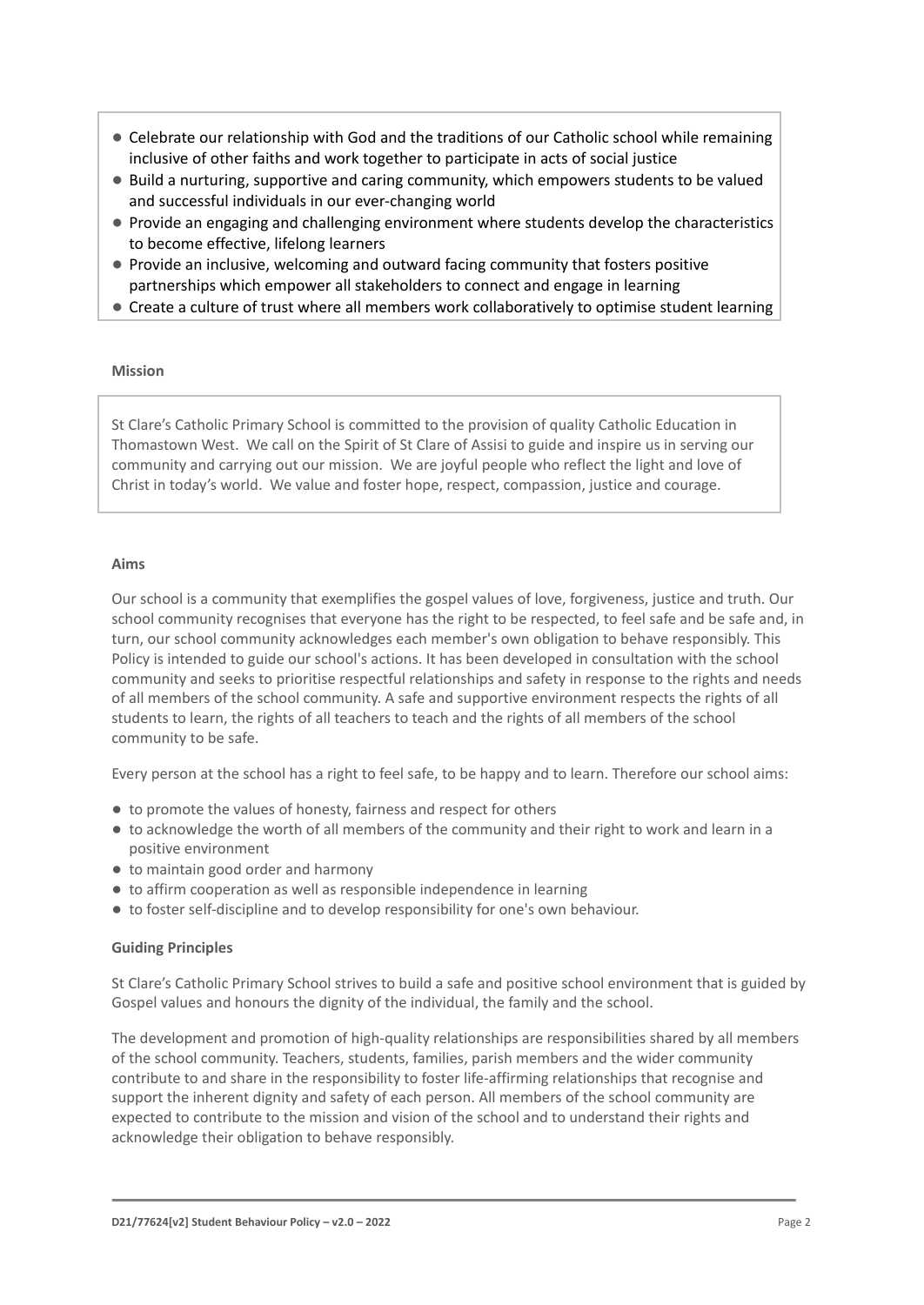As a provider of Catholic education, the Principal will take into account the need for the school community to represent and conform with the doctrines, beliefs and principles of the Catholic faith when making decisions regarding matters of school administration, including enrolment. Pupils and families who are members of other faiths are warmly welcomed at our school. However, the school reserves its right to exercise its administrative discretion in appropriate circumstances, where it is necessary to do so to avoid injury to the religious sensitivities of the MACS school community.

It is vitally important that the school is made fully aware of each child's individual circumstances insofar as these may impact upon his or her physical, functional, emotional or educational needs, particularly where the school is required to provide additional support to the child.

### **Definitions**

- Behaviour is defined as the way in which one acts or conducts oneself, especially towards others. In general terms, it can be considered to be anything we say or do.
- Appropriate behaviour is behaving in a manner that is suitable for a public gathering, respecting the other members of the forum (class, meeting, assembly, gathering) and treating others as you would wish to be treated. Members are encouraged to take responsibility for their actions and to show mutual respect, maturity, and common sense. In general, appropriate behaviour is any behaviour that contributes to the positive learning environment and aligns with our school rules, codes of conduct and behavioural expectations.
- Inappropriate behaviour or unacceptable behaviour (including bullying, harassment and victimisation), may involve actions, words or physical gestures that could reasonably be perceived to be the cause of another person's distress or discomfort. Unacceptable behaviour does not have to be face-to-face, and may take many forms such as gestures, written, telephone or e-mail communications or through social media.
- Discriminatory conduct is conduct whereby an individual is treated less favourably on the basis of a relevant attribute, including their sex, race, sexual orientation, age, disability, religion, physical appearance or belief or gender reassignment. Such action may constitute discriminatory conduct that is contrary to Commonwealth and Victorian anti-discrimination legislation.
- Bullying is a broad concept which may generally be characterised as offensive, intimidating, malicious or insulting behaviour, an abuse or misuse of power through means that undermine, humiliate, denigrate or injure the recipient. Bullying generally involves a series or pattern of events in which one individual has demonstrated unacceptable behaviour towards another individual. Please refer to St Clare's Catholic Primary School Anti-Bullying Policy for further details.
- Challenging behaviour is behaviour that significantly challenges the day to day functioning of the school. The behaviour impacts on learning and interrupts students' and staff capacity to feel safe or function in a safe and orderly environment.
- At risk behaviour is any behaviour that has the potential to cause harm or injury to self or other. This includes physical, emotional or psychological harm.
- Criminal offences refers to forms of unacceptable behaviour that may be serious enough to constitute a criminal offence. If St Clare's Catholic Primary School becomes aware that an offence has been or may have been committed, these concerns will be reported to the police or other authorities, as appropriate.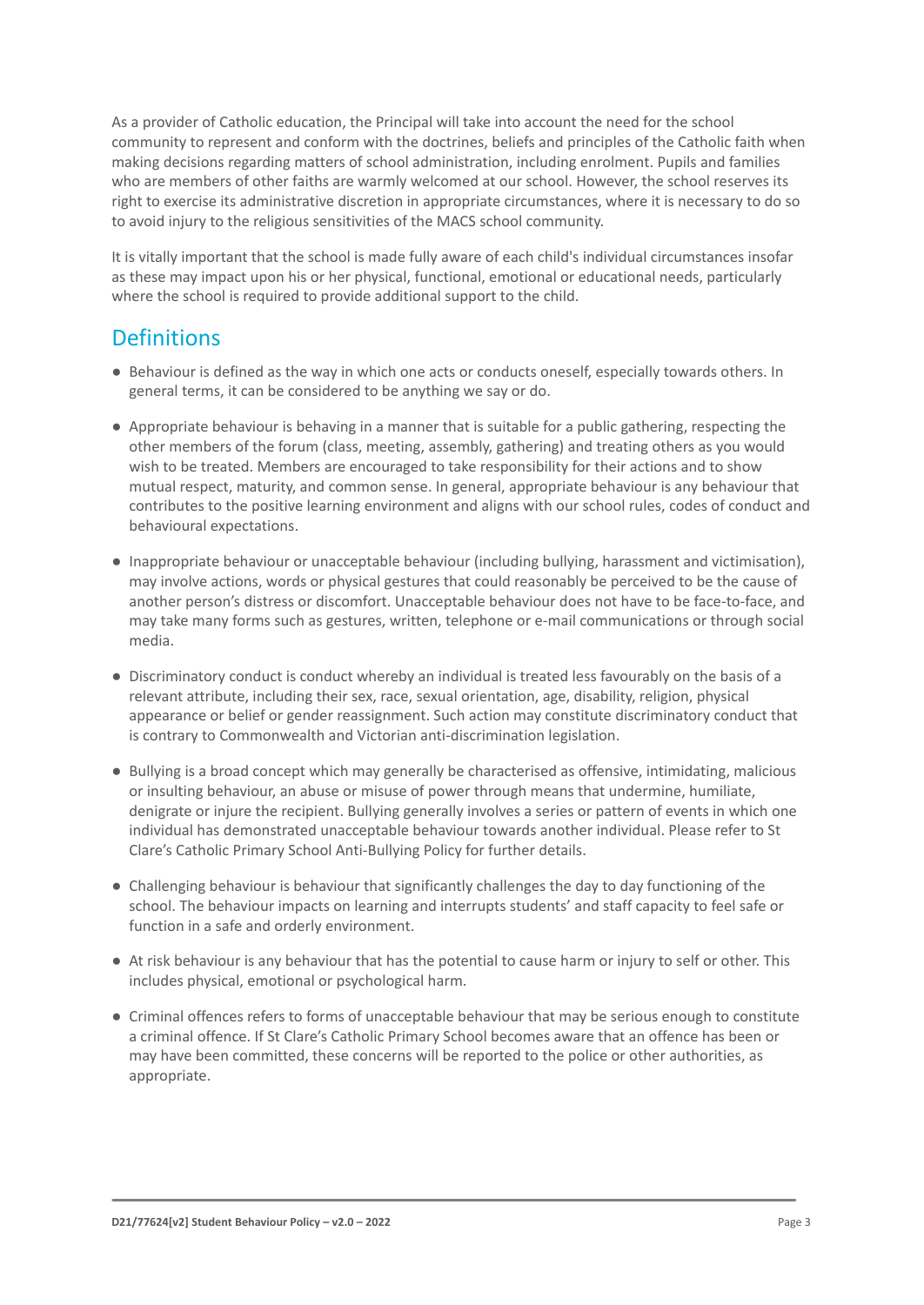## Legislative Context

The *Education Training and Reform Regulations 2017* (Vic.) (sch 4 cl 12) outlines the School's obligations to ensure that the care, safety and welfare of all students attending the School. In discharging its duty of care responsibilities, the School and teaching staff must exercise professional judgment to achieve a balance between ensuring that students do not face an unreasonable risk of harm and encouraging students' independence and maximising learning opportunities. Non-teaching staff, volunteers and external providers must exercise judgment appropriate in the circumstances. The school must also comply with legislation related to Occupational Health and Safety for staff.

This document is informed by relevant Australian and Victorian legislation including:

- *Education and Training Reform Act 2006* (Vic.)
- *Education and Training Reform Regulations 2017* (Vic.)
- *Disability Discrimination Act 1992* (Cth)
- *Disability Standards for Education 2005* (Cth)
- *Equal Opportunity Act 2010* (Vic.)
- *Occupational Health and Safety Act 2004* (Vic.).

This document should be read in combination with the CECV Positive Behaviour Guidelines 2018 and is also informed by the following resources:

- Victorian Registration and Qualifications Authority (VRQA) policy requirements
- National Safe Schools Framework <http://www.education.gov.au/national-safe-schools-framework-0>
- eXxcel: Wellbeing for Learning in Catholic School Communities
- Health Promoting Schools Framework [www.ahpsa.org.au](http://www.ahpsa.org.au)
- CECV Intervention Framework 2015 [www.cecv.catholic.edu.au/publications/CECV-Intervention-Framework.pdf](http://www.cecv.catholic.edu.au/publications/CECV-Intervention-Framework.pdf)
- Diocesan policy and regulations
- [CECV Safe and Sound Practice Guidelines](https://www.cecv.catholic.edu.au/getmedia/bad5e328-b5f9-4742-a66c-0c7f20ae21ff/Safe-and-Sound-Practice-Guidelines.aspx)

### Shared Behaviour Expectations

The School recognises the importance of providing clear guidance and expectations which are applicable to all members of the school community.

The table below sets out the School's expectations for its students, parents/guardians/carers and staff.

| <b>Students are expected to:</b>                                                                                   | <b>Parents/Guardians/Carers are</b><br>expected to:                                                                                                        | <b>Principals/Teachers and Staff</b><br>will:                                                                                                                                  |
|--------------------------------------------------------------------------------------------------------------------|------------------------------------------------------------------------------------------------------------------------------------------------------------|--------------------------------------------------------------------------------------------------------------------------------------------------------------------------------|
| take responsibility for their<br>1.<br>learning and have high<br>expectations in themselves<br>that they can learn | have high expectations of<br>1.<br>their child's behaviour,<br>understand and support<br>the implementation of the<br>School's behavioural<br>expectations | promote positive<br>1.<br>reinforcement and<br>enhance student<br>self-esteem by having a<br>planned approach for<br>recognising and<br>responding to appropriate<br>behaviour |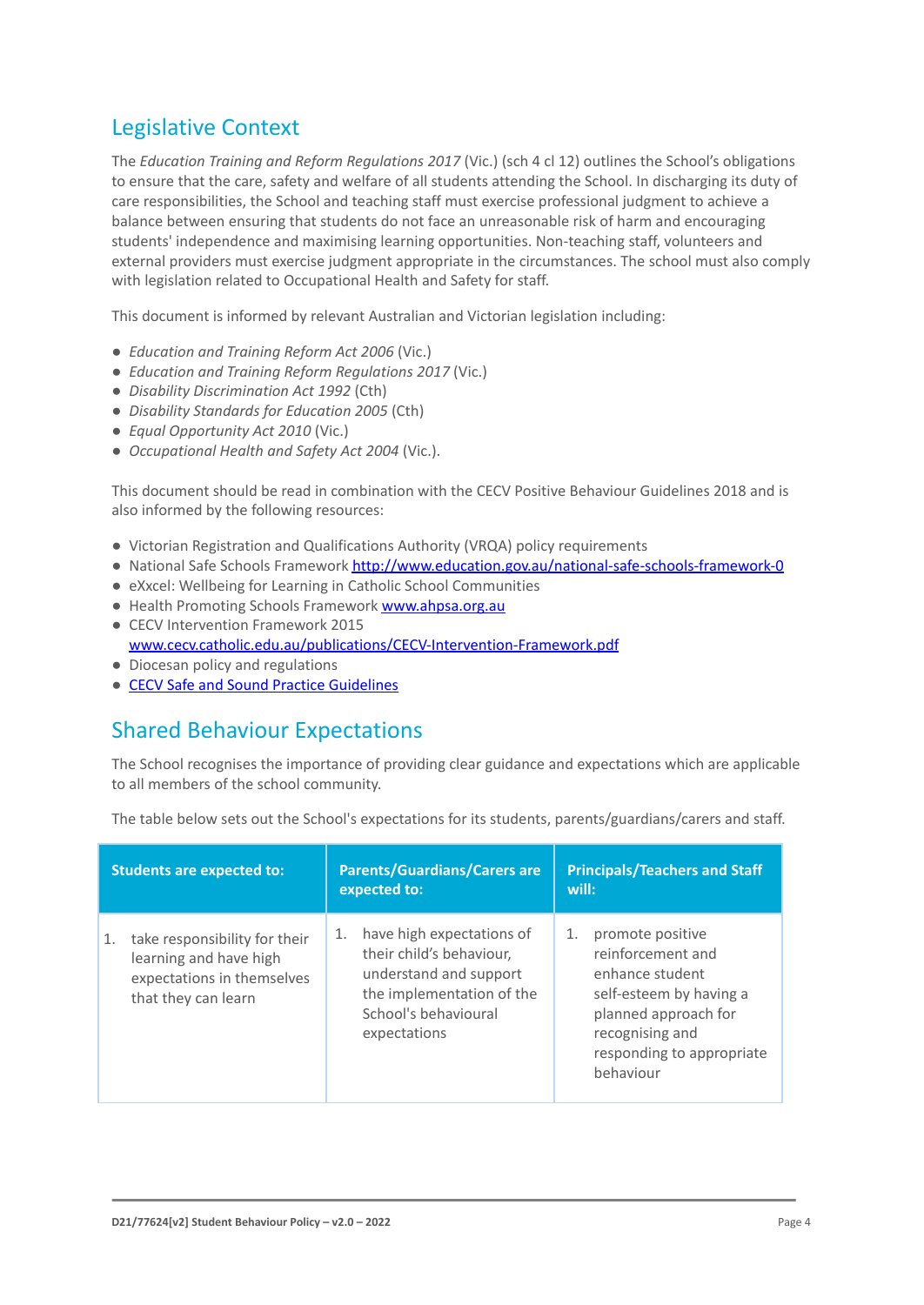| 2. | model the School's core<br>values of respect,<br>endeavour,<br>communication, trust and<br>teamwork                                                                                                                                                                                              | 2. | openly communicate with<br>the School in regard to<br>their child's circumstances                                                                                                                                                                                                                                                                                                                                                                | 2. | deliver an inclusive and<br>comprehensive<br>curriculum which<br>promotes positive<br>behaviours and<br>emphasises the well-being<br>of every child focusing on<br>pro-social behaviours                                                                                                      |
|----|--------------------------------------------------------------------------------------------------------------------------------------------------------------------------------------------------------------------------------------------------------------------------------------------------|----|--------------------------------------------------------------------------------------------------------------------------------------------------------------------------------------------------------------------------------------------------------------------------------------------------------------------------------------------------------------------------------------------------------------------------------------------------|----|-----------------------------------------------------------------------------------------------------------------------------------------------------------------------------------------------------------------------------------------------------------------------------------------------|
| 3. | take responsibility for their<br>own behaviour and the<br>impact of their behaviour<br>on others                                                                                                                                                                                                 | 3. | cooperate with the School<br>by assisting in the<br>development and<br>enforcement of strategies<br>to address individual<br>needs                                                                                                                                                                                                                                                                                                               | 3. | employ whole school and<br>classroom practices to<br>establish a climate in<br>which appropriate<br>behaviour is the norm for<br>all students and focus on<br>the implementation of<br>preventative and early<br>intervention strategies to<br>deal with attendance and<br>behavioural issues |
| 4. | comply with this Policy and<br>work with teachers and<br>parents in developing<br>strategies to improve<br>outcomes to:<br>obey all reasonable<br>a)<br>requests of staff<br>respect the rights of<br>b)<br>others to be safe and<br>learn<br>respect the property<br>$\mathsf{C}$<br>of others. | 4. | provide complete,<br>accurate and up to date<br>information when<br>completing an enrolment<br>form and supply the<br>School, prior to and during<br>the course of enrolment,<br>with any additional<br>information as may be<br>requested, including<br>copies of documents such<br>as medical/specialist<br>reports (where relevant to<br>the child's schooling),<br>reports from previous<br>schools, court orders or<br>parenting agreements | 4. | consistently apply this<br>Policy through a shared<br>collegiate understanding<br>and only exclude students<br>in extreme circumstances                                                                                                                                                       |
|    |                                                                                                                                                                                                                                                                                                  | 5. | comply with the school's<br>behaviour aims and the<br>school's Code of Conduct<br>and to support the school<br>in upholding prescribed<br>standards of dress,<br>appearance and behaviour,<br>in accordance with the<br>terms of your child's<br>enrolment at the School.                                                                                                                                                                        | 5. | plan for the professional<br>development needs of all<br>staff to enable them to<br>develop and maintain<br>positive relationships with<br>their students, to<br>understand the diverse<br>circumstances of students<br>and provide support to<br>those who are vulnerable                    |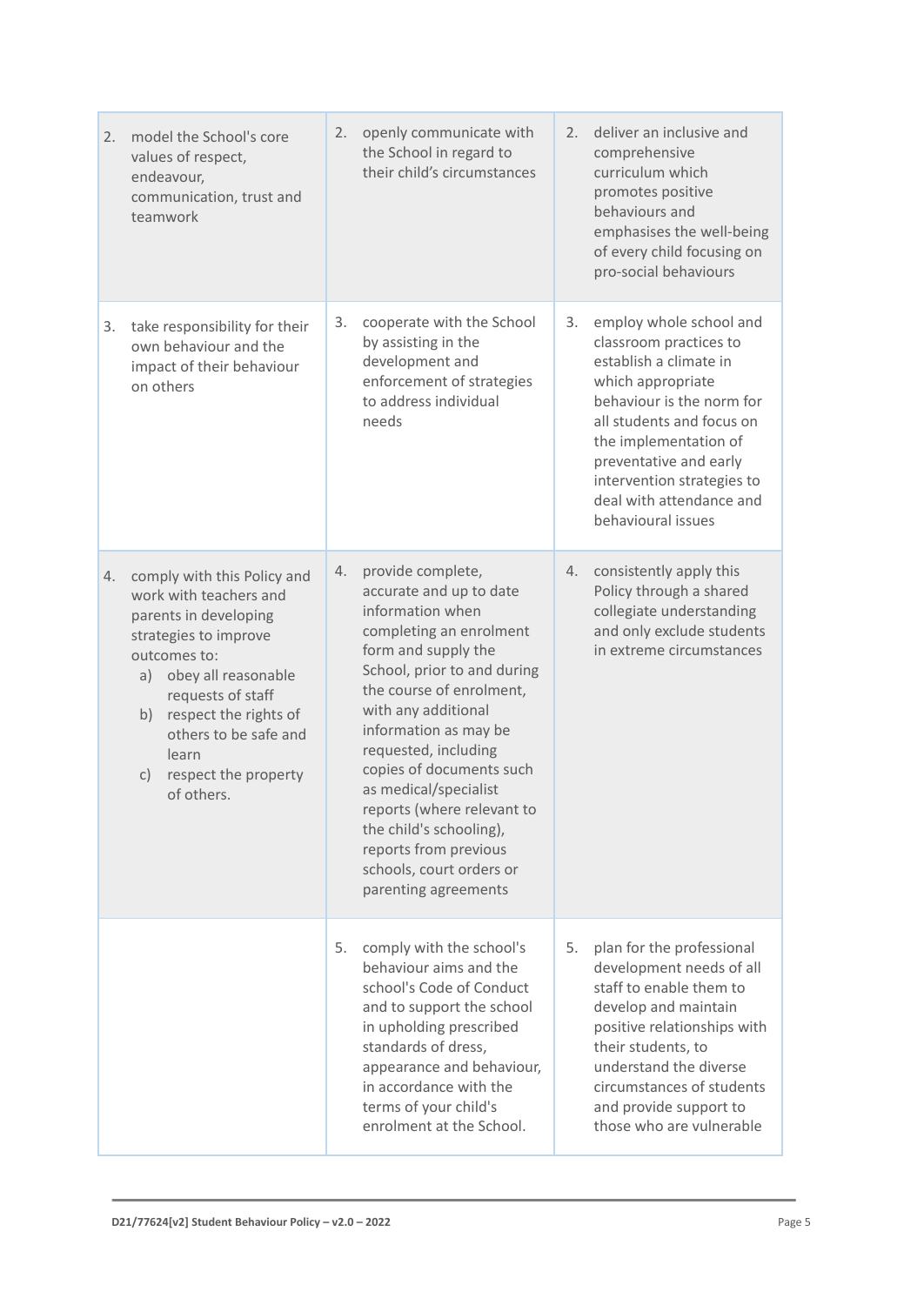|                                                                                                                                                                                                                                                                                                                                                       | or who have special<br>needs.                                                                                                                                                                                                                                                                                             |
|-------------------------------------------------------------------------------------------------------------------------------------------------------------------------------------------------------------------------------------------------------------------------------------------------------------------------------------------------------|---------------------------------------------------------------------------------------------------------------------------------------------------------------------------------------------------------------------------------------------------------------------------------------------------------------------------|
| acknowledge and<br>6.<br>understand that<br>unacceptable behaviour by<br>a child, or repeated<br>behaviour by a parent or<br>guardian that, in the<br>school's view, is<br>unacceptable and<br>damaging to the<br>partnership between<br>parent/guardian/carer and<br>school, may result in<br>suspension or termination<br>of the child's enrolment. | recognise that for some<br>6.<br>students (including<br>vulnerable students or<br>students with disabilities)<br>additional support may be<br>needed in the form of<br>staged responses and staff<br>are committed to working<br>with families to<br>reintegrate students in an<br>educational setting after<br>exclusion |

## Attendance Expectations

Ensuring that students attend school each day is a legal requirement. It is also a shared expectation of all students, parents and the wider school community, focusing on positive and pro-social behaviours together with prevention and early intervention.

The school recognises the importance of providing clear guidance on student attendance that is applicable to all members of the school community.

Full details on attendance, expectations to promote attendance, and attendance/absence procedures are set out in the school's **Attendance Policy** and associated Department of Education and Training [School](https://www2.education.vic.gov.au/pal/attendance/guidance) [attendance guidelines.](https://www2.education.vic.gov.au/pal/attendance/guidance)

### School Actions and Consequences

Student engagement, regular attendance and positive behaviours will be supported through relationship based whole-school practices, as well as targeted and individualised support when required. Effective student behaviour change and student behaviour support is enhanced through internally-based school support structures, and externally-based family, education, community and interagency partnerships. The School will apply a range of supports and measures to address inappropriate student behaviour. Where a student acts in breach of the behaviour standards of our school community, the School will institute a staged response, in accordance with the **[CECV Positive](https://www.cecv.catholic.edu.au/getmedia/bc1d235d-9a98-4bb4-b3ac-84b50fa7c639/CECV-Positive-Behaviour-Guidelines_FINAL2.aspx?ext=.pdf) Behaviour** Guidelines 2018. Where applicable, an incident report will be completed and provided to the Principal or relevant staff member noting the templates provided in the CECV Positive Behaviour Guidelines

#### **Positive reinforcement of appropriate behaviour**

St Clare's Catholic Primary School will implement culturally inclusive strategies to reinforce appropriate behaviour which may include verbal recognition, individual or class rewards, communication with parents/wider school community, as appropriate.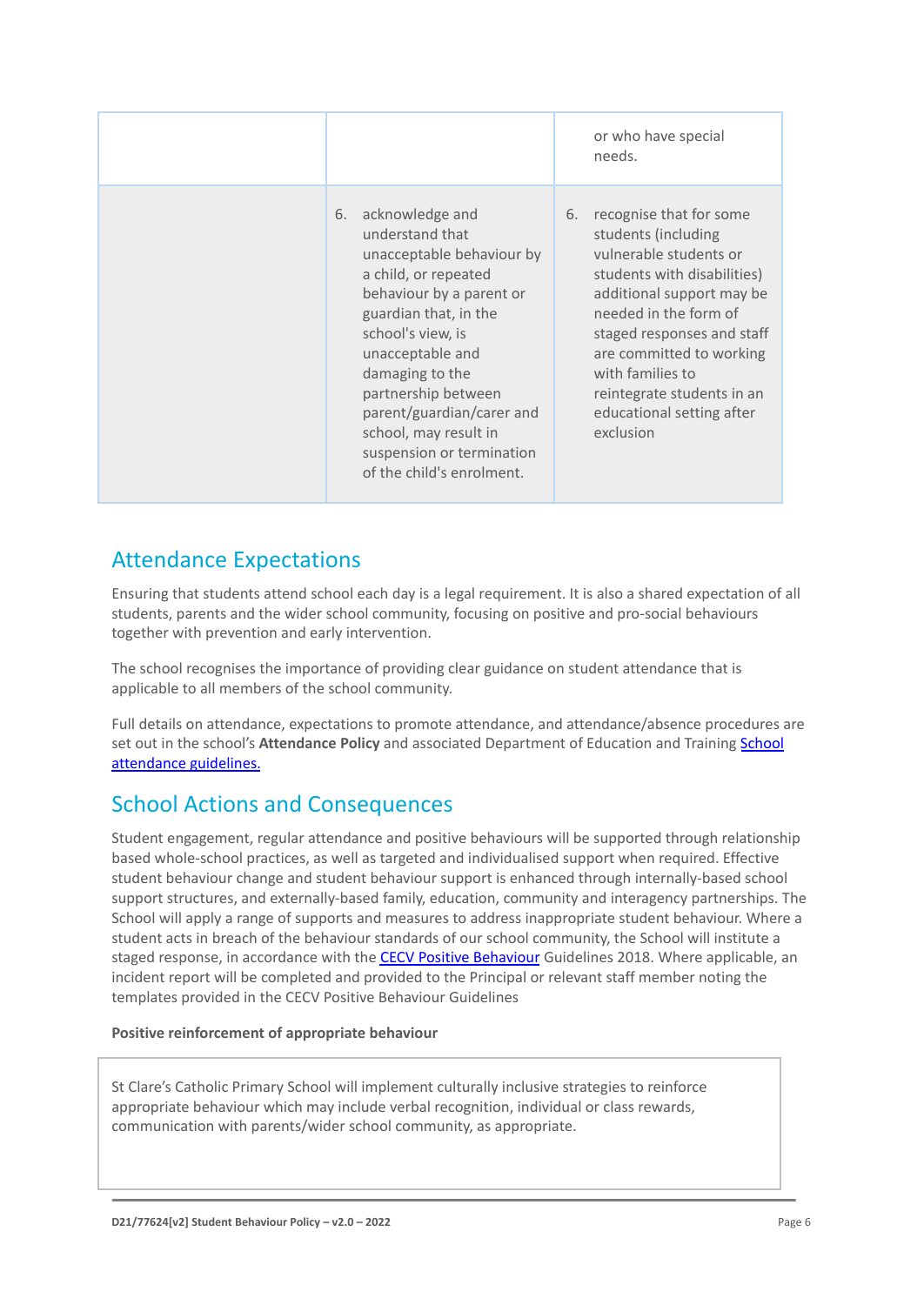#### **Tier 1: School-wide supports**

St Clare's Catholic Primary School implements culturally inclusive, school-wide preventative and early intervention strategies and practices for all its students to support positive behaviours, including:

- establishing predictable, fair and democratic classrooms and school environments
- providing physical environments that are conducive to positive behaviours and effective engagement in learning
- ensuring student participation in the development and implementation of whole school expectations
- empowering students by creating opportunities to take responsibility and be involved in decision making
- monitoring attendance and academic progress of students with the view to recognising students at risk and intervening early
- developing Personalised Learning Plans (PLP) in consultation with the Program Support Group (PSG) where appropriate for individual students.

#### **Tier 2: Targeted supports**

In addition to Tier 1 supports, some students may require targeted support or interventions to meet behavioural standards, including regular attendance. These students will be supported through a culturally appropriate staged response, including:

- understanding the student's background and needs
- ensuring a clear understanding of expectations by both students and teachers
- providing consistent school and classroom environments
- scaffolding the student's learning program
- data collection and documentation of incidents relating to the management of student behaviours to inform decision making
- revision of the Personalised Learning Plan (PLP) and creation of a Behaviour
- support Plan (BSP) or Attendance Maximisation Plan (AMP) as appropriate
- parent consultation via phone, videoconference or interview
- the Design and Implementation of support strategies that assist the student to self-calm such a quiet space or designated alternative area that they can go to if they are feeling overwhelmed
- case conference with specialist providers or MACS consultants (this may include Aboriginal and Torres Strait Islander or EAL/New Arrival/Refugee Learning Consultants where culturally appropriate).

#### **Tier 3: Intensive intervention**

When Tier 1 and Tier 2 systems are in place, the foundation for implementing Tier 3 supports is established. Complex behaviours are targeted to remediate and prevent further escalations. Support provided to students at St Clare's Catholic Primary School will be aligned directly with the goals and targets set out in the students' Personalised Learning Plan (PLP), Behaviour Support Plan (BSP) and Student Safety Plan. Data systems provide school personnel with accurate, timely and practical information for making decisions about the fidelity and impact of individualised interventions that:

- value the student and support positive interaction
- have a clear data-informed strategy focused on preventing the occurrence of an identified behaviour by avoiding or adapting the circumstances that usually trigger this behaviour
- focus on building skills and developing alternative preferred behaviours
- consider the motivation for or functions of behaviours
- use the student's strengths and interests to increase success.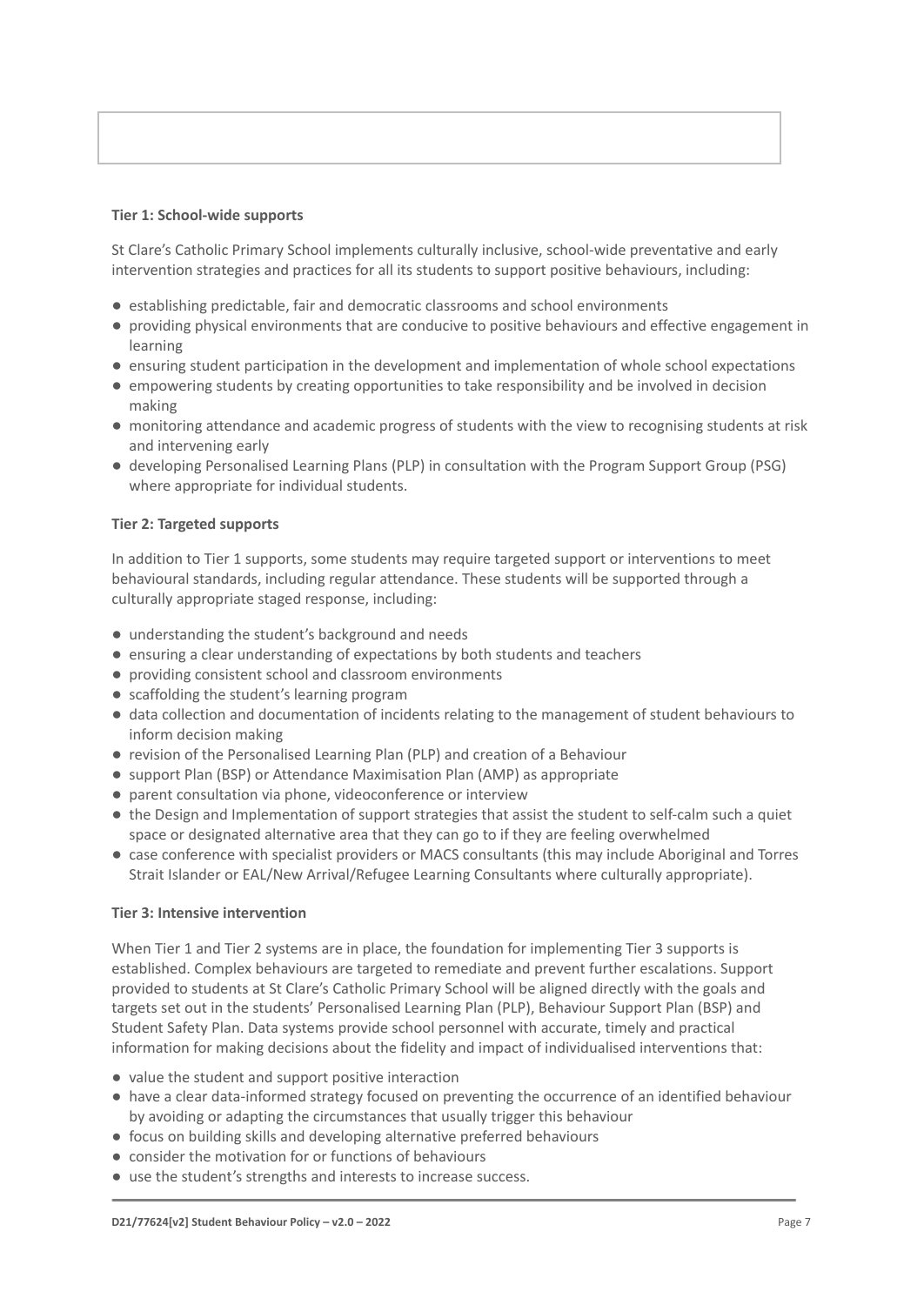St Clare's Catholic Primary School will implement more intensive intervention strategies for students presenting with complex and ongoing difficulties or extended school refusal. Development of plans will require support from parents/carers and will often require consent to access specialised services.

St Clare's Catholic Primary School will support students with complex behaviours of concern through a culturally appropriate staged response which will generally include:

- ongoing implementation of universal and Tier 2 strategies
- use of data to inform and monitor the implementation of evidence-based interventions
- regular Program Support Group meetings to review PLP, BSP, safety plans and/or Attendance Maximisation Plans
- consultations with mutually agreed specialised support services
- implementation of explicit, data informed strategies designed to support the student to display safe behaviours. The design of the individualised support will be informed by the identified function of the behaviour and the explicit teaching of skills and desired behaviours.

#### **Consequences for student misbehaviour**

St Clare's Catholic Primary School adopts a staged response to challenging behaviour and appropriate reinforcement of appropriate behaviour noting that an effective Behaviour Support Plan (BSP) is developed to support the student in learning skills required for positive social interaction, along with the ability to become a more effective and successful learner. Consequences for misbehaviour are also implemented which may take the form of:

- non-verbal warning e.g. eye contact/hand movement/shake of head/teacher positioning to stand near misbehaving student/s
- verbal warning which identifies the misbehaviour and gives student the opportunity to change his/her behaviour
- moving student in the room to a less disrupting situation
- separating student from the class for a short period of time to provide an opportunity for the student to settle
- readmission to class activity based on student being de-escalated
- student required to stay in after class for set period of time
- student required to complete work during recess/lunchtime
- student engaged in restorative actions supervised by classroom teacher
- student re-entry meeting.

When concerns arise about a student's on-going behaviour or when a student is displaying chronic patterns of problem behaviour, St Clare's Catholic Primary School will implement a targeted response to identify and address the presenting issues and reinforce replacement behaviours. This may involve the following support strategies:

- convening a Program Support Group (PSG) meeting involving parents/guardians/carers/Learning Diversity/Wellbeing coordinator and the student where appropriate.
- developing/Revising a Personalised Learning Plan (PLP) or attendance plan
- development/Revision of a Behaviour Support Plan (BSP) and/or Safety Plan where appropriate for individual students
- referral to MACS or external Health or Allied Health providers
- consultation with external professionals, paediatrician, psychologist specialist practitioner
- contact with the MACS Regional Office.

Disciplinary measures may be used as part of a staged response to challenging behaviour in combination with other engagement and support strategies to address the range of factors that may have contributed to the student's behaviour. Measures should always be proportionate to the nature of the behaviour, and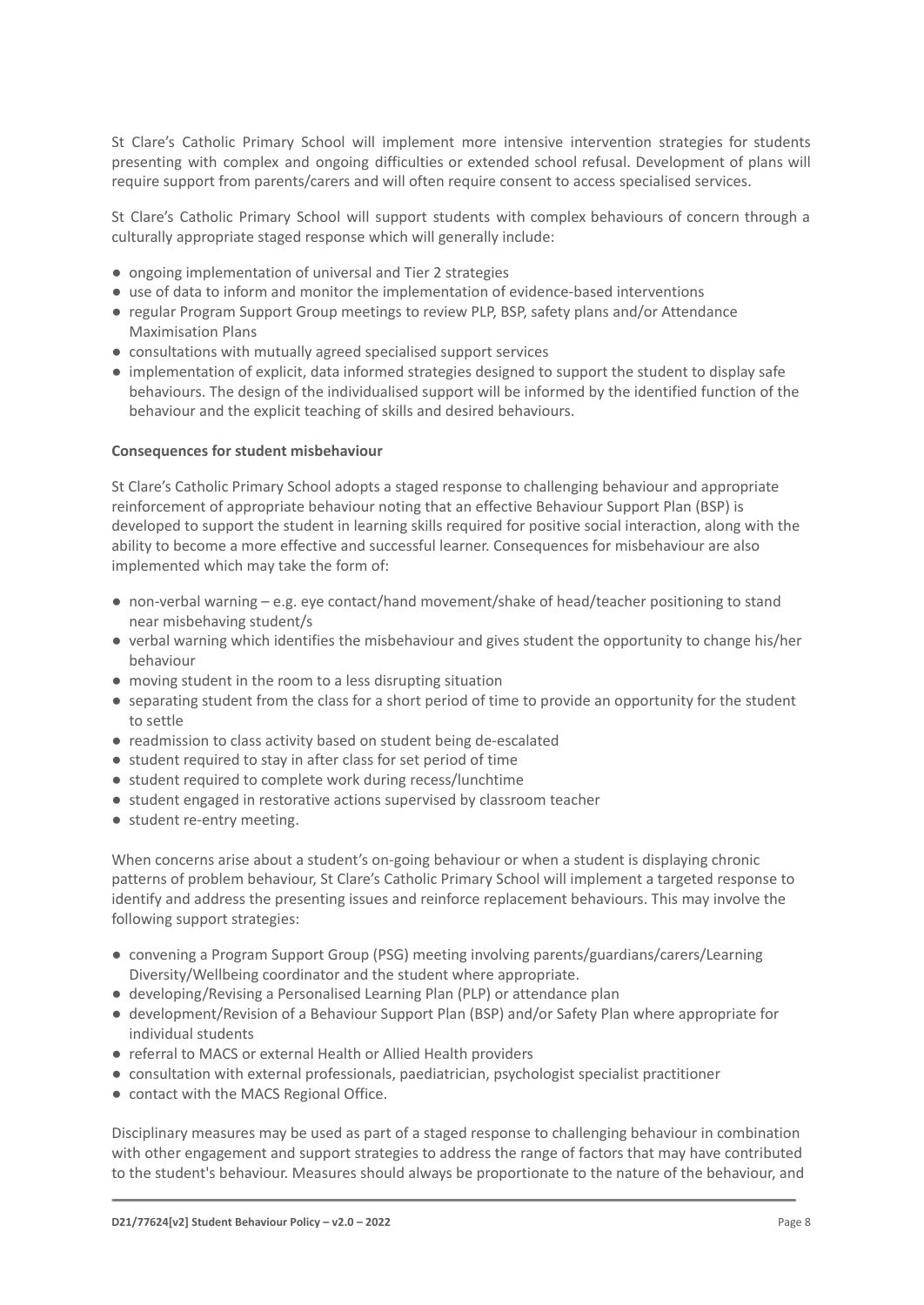are best used with support measures to identify and address causes of the behaviour and implementation of strategies to limit reoccurrence of inappropriate behaviour. Supportive actions and any disciplinary measures will be implemented in accordance with the CECV Positive Support Guidelines 2018 and may include:

- review of Behaviour Support and Safety Plans with specialised support
- restorative practice
- withdrawal of privileges
- withdrawal from class activities for a specified period. Where appropriate, parents/guardians/carers will be informed of such withdrawals
- detention
- withdrawal from class if a student's behaviour significantly interferes with the rights of other students to learn or the capacity of a teacher to teach a class. In situations where the student is not able to comply with the instruction to relocate, the class (all other students) will be relocated/ evacuated. The student may be temporarily isolated from regular classroom activities to provide an opportunity to de-escalate or for a specified period of time. Parents/guardians/carers should be informed of such withdrawals.
- in circumstances where the student is unable to calm, remains in a heightened state of anxiety or is a danger to self or others, the parents/guardians/carers will be asked to take the student home for the remainder of the school day.
- contracts for conduct/attendance/bullying
- suspension (in-school and out of school)
- negotiated transfer
- expulsion
- referral to police, DHHS, emergency service or appropriate agency.

A student may be excluded from school in situations where all other measures have been implemented without success, or where an immediate suspension is the only appropriate course of action in response to the student's behaviour which may put the health, safety and well-being of other students, staff or themselves at significant risk or where actions require reporting to police or appropriate agencies.

If other strategies are unsuccessful in modifying student behaviour, the School will follow the MACS Pastoral Care Policies regarding suspension, negotiated transfer and expulsion.

#### **Corporal punishment**

The use of corporal punishment is expressly prohibited at St Clare's Catholic Primary School and under the *Education and Training Reform Act 2006* (Vic).

#### **Consultation**

As every child's educational needs can change over time, it will often be necessary for the school to review any additional assistance that is being provided to the child, in consultation with parents/guardians/carers and the child's treating medical/allied health professionals, in order to assess:

- whether the additional assistance remains necessary and/or appropriate to the child's needs
- whether the additional assistance is having the anticipated positive effect on the child's individual physical, functional, emotional or educational goals
- whether additional specialised assistance is required
- whether it remains within the school's ability to continue to provide the additional assistance, given any limitations that may exist.

#### **Restraint and Seclusion**

St Clare's Catholic Primary School will undertake actions to prevent the need for the use of restraint or seclusion in accord with the CECV Positive Behaviour Guidelines 2018.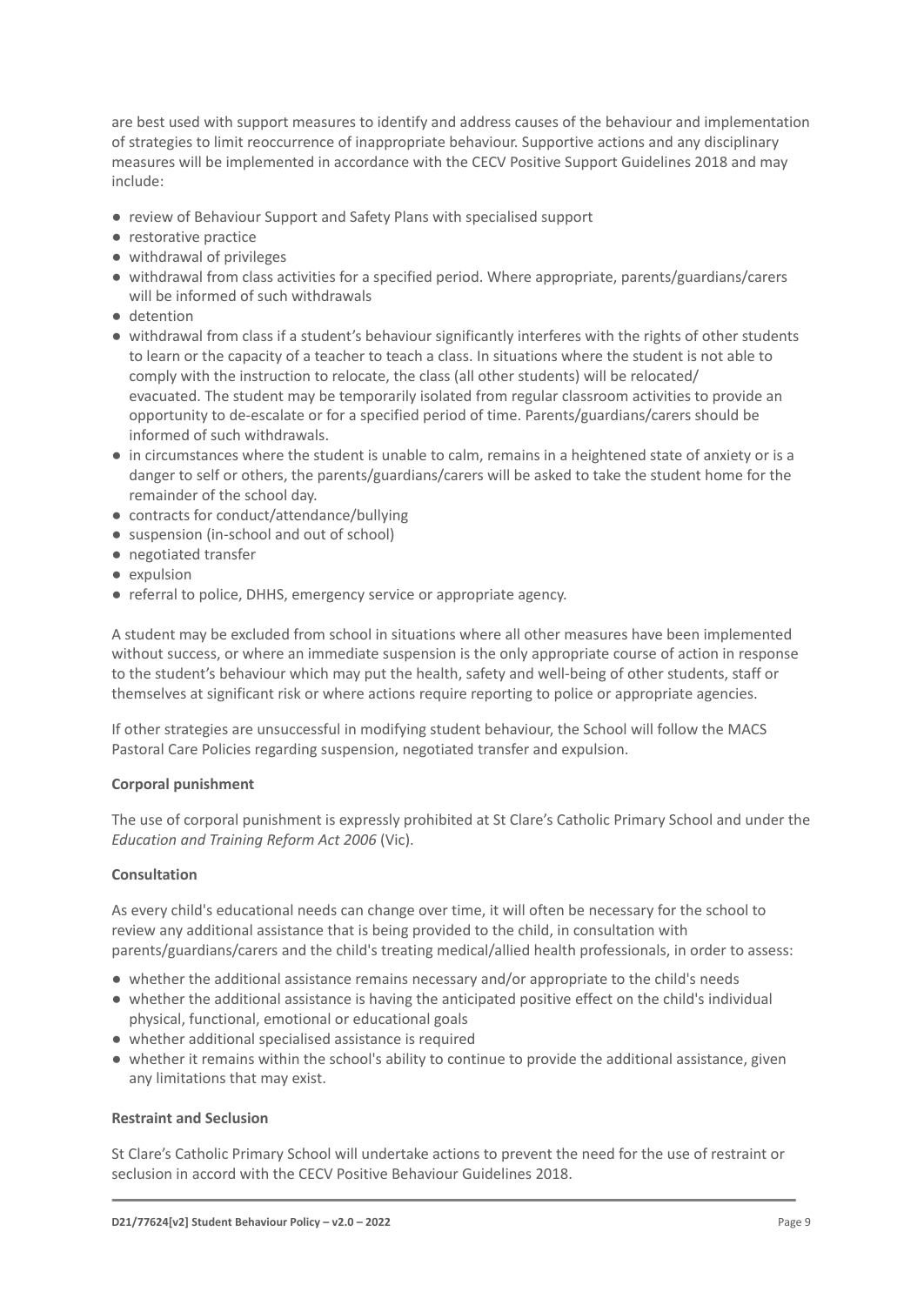In alignment with the CECV Positive Behaviour Guidelines 2018:

**Physical restraint** is defined as the use of force to prevent, restrict or subdue the movement of a student's body or part of their body where the student is not free to move away. Restraint does not include protective physical interventions, which involve physical contact to block, deflect or redirect a student's actions, or disengage from a student's grip.

**Seclusion** is the solitary confinement of a person in a room or area from which their exit is prevented by a barrier or another person. Seclusion includes situations where a person is left alone in a room or area and reasonably believes they cannot leave that room or area even if they may physically be able to (e.g. the door is not locked). In extreme circumstances, e.g. in response to behaviours that cause harm to self or others, teachers will respond by exiting the other students from the learning space to ensure their safety. Where the student continues to display threatening and dangerous behaviour (e.g. wielding a bat), staff will seek to limit harm to others by isolating the student for the minimum amount of time required for the student to calm. Seclusion does not include the use of a safe place, time out or chill out rooms, being conditions that are set up to support the student and often included in Behaviour Support Plans.

If a student is placed in a separate room as a means of seclusion, staff will maintain appropriate supervision of the student.

Whilst St Clare's Catholic Primary School acknowledges that that prevention is the best strategy, there are limited circumstances in which restraint or seclusion may be deemed appropriate. In making a decision to implement any form of restraint or seclusion, St Clare's Catholic Primary School staff are aware that their actions may directly increase the risk of injury and trauma, both for the student and for the staff member themselves. Such decisions are usually required to be made in times of high stress. Actions that may be considered reasonable will be made by staff present and will depend on the individual circumstances of each case as a matter of professional judgment.

The use of restraint or seclusion does not form part of any of St Clare's Catholic Primary School's Behaviour Support Plans or Student Safety Plan. Restraint and seclusion will only be used in limited emergency situations, as outlined below.

- 1. The student's behaviour poses an imminent threat of physical harm or danger.
- 2. The action is reasonable in all the circumstances.
- 3. There is no less restrictive means of responding in the circumstances.

In the event that restraint or seclusion is used, the least restrictive form of restraint/seclusion will be used for the minimum time possible. The restraint/seclusion will cease as soon as the immediate danger for the student or others is averted.

The clear priority when managing such an incident will be the safety of all concerned St Clare's Catholic Primary School's staff involved in an incident of restraint or seclusion will immediately notify the principal and provide for the immediate care and safety or those concerned. The student's parents/guardians/carers will be contacted. A post-incident evaluation and report will be completed in accord with the templates and processes outlined in the CECV Positive Behaviour Guidelines 2018.

## Identifying, Assessing and Mitigating Risk

To assist the school to discharge its safety responsibilities, St Clare's Catholic Primary School will adhere to an Occupational Health & Safety Program through which potential safety hazards are identified and analysed in terms of the likelihood of an event occurring, and the potential consequences if the event was to occur. A similar risk based approach is taken with respect to Student Duty of Care, with the definitions of likelihood and consequences. St Clare's Catholic Primary School will refer to MACS publications and may engage the services of the MACS for the purpose of assessing student safety risks and determining how best to minimise those risks and support the needs of the students, staff and broader community.

It is important that all staff consistently enforce school rules and safety policies, and actively engage in ensuring and promoting the physical and emotional wellbeing of students.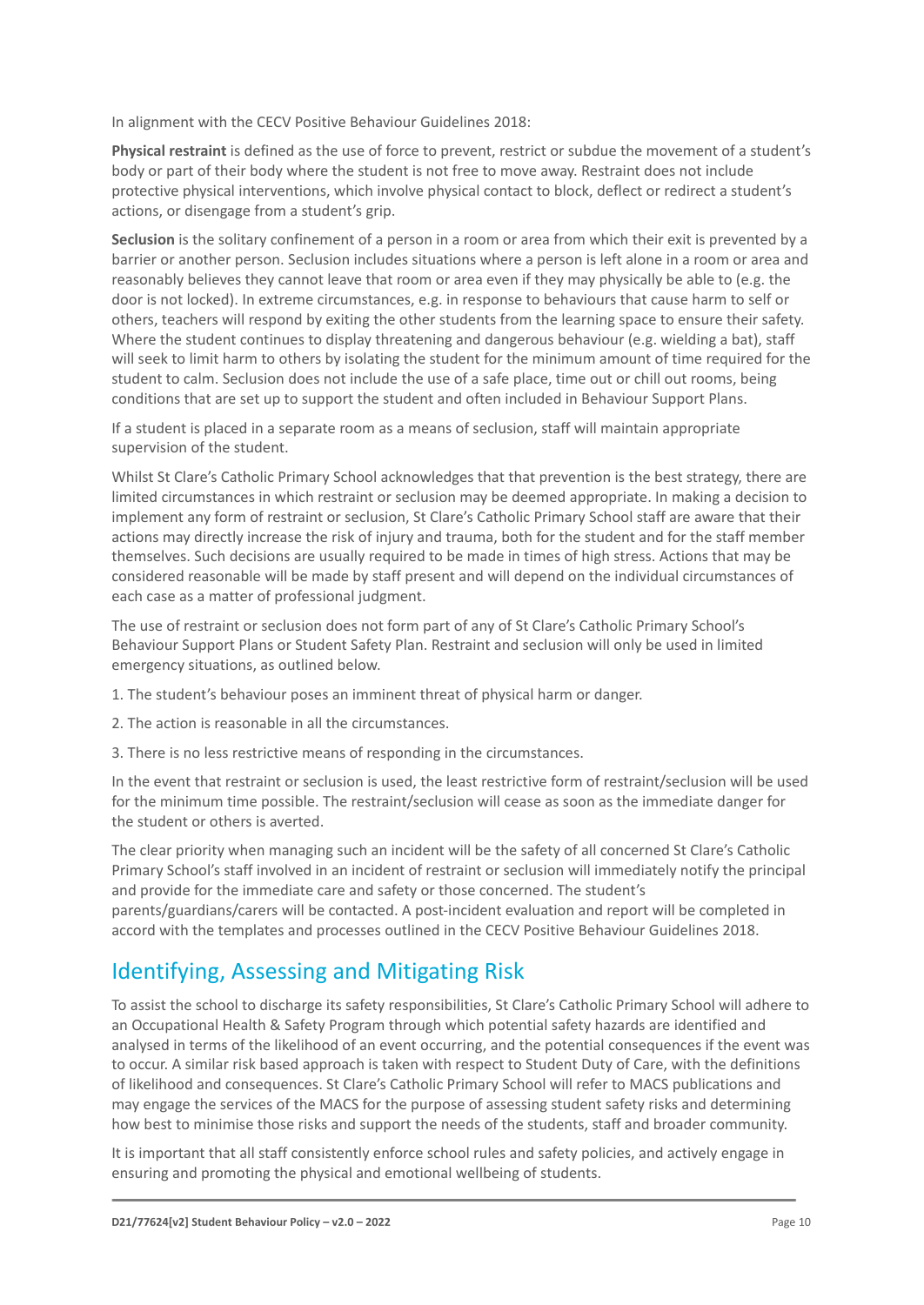#### References:

- CECV Positive Behaviour Guidelines 2018 Templates
- Behaviour Support Template
- Student Safety Plan Template (A&B)
- Record of Restraint and Seclusion
- Post Incident Checklist for Principals
- Risk Assessment Tool
- Diocesan policy and regulations
- CECV Safe and Sound Practice Guidelines

## Identifying, Assessing and Mitigating Risk General Information relating to disciplinary measures

- **Withdrawing privileges -** St Clare's Catholic Primary School can withdraw student privileges as a consequence of breaching classroom or school behavioural standards St Clare's Catholic Primary School notes that the specific privileges withdrawn may vary between students based on the individual student's support plan, however they may include things such as representing the school at inter-school sports or attendance at a school event. This must be time-limited and the risk to the student's engagement should be taken into account. The student must be told why privileges are withdrawn, and how they should behave for privileges to be reinstated.
- **Withdrawal from class** If a student's behaviour significantly interferes with the rights of other students to learn or the capacity of a teacher to teach a class or where there is possibility of harm to others, that student may be temporarily removed from regular classroom activities. In more serious cases the student may be required to leave the classroom for a specified period of time. Schools have a duty of care to ensure that students are supervised at all times, including when they are removed from a class. Where appropriate, parents/guardians/carers will be informed of such withdrawals.

Withdrawal from class does not constitute formal school exclusion such as suspension (including in-school suspension) or expulsion.

● **Suspension, Negotiated Transfer or Expulsion.** In some instances it may be appropriate to suspend or expel a student who consistently compromises the safety and order of the school in order to protect the learning environment for remaining students and continue with effective teaching.

Suspension and expulsion are serious disciplinary measures and are for when other measures have not produced a satisfactory response, or where there is a threat to another person and immediate action is required.

● **Suspension** occurs when a student's attendance at school has been temporarily withdrawn on the authority of the principal, for a set period of time.

Suspension allows the parties involved to reflect on and enter into dialogue about the behaviour and circumstances that have led to the suspension, and to plan and/or review learning and behaviour supports to assist a student to engage positively with school and learning.

- **Negotiated transfer** means a documented and mutually agreed move to another school is arranged. Negotiated transfer occurs when all other pastoral and discipline measures, including suspension, have failed to resolve an issue of serious inappropriate student behaviour. A negotiated transfer ends the enrolment agreement with the first school and requires an enrolment in another school.
- **Expulsion** Expulsion involves the termination of the contract entered into at the time of the enrolment by the parents/guardians/carers/relevant person. St Clare's Catholic Primary School enrolment agreement explicitly records at the time of acceptance of the enrolment of a student that